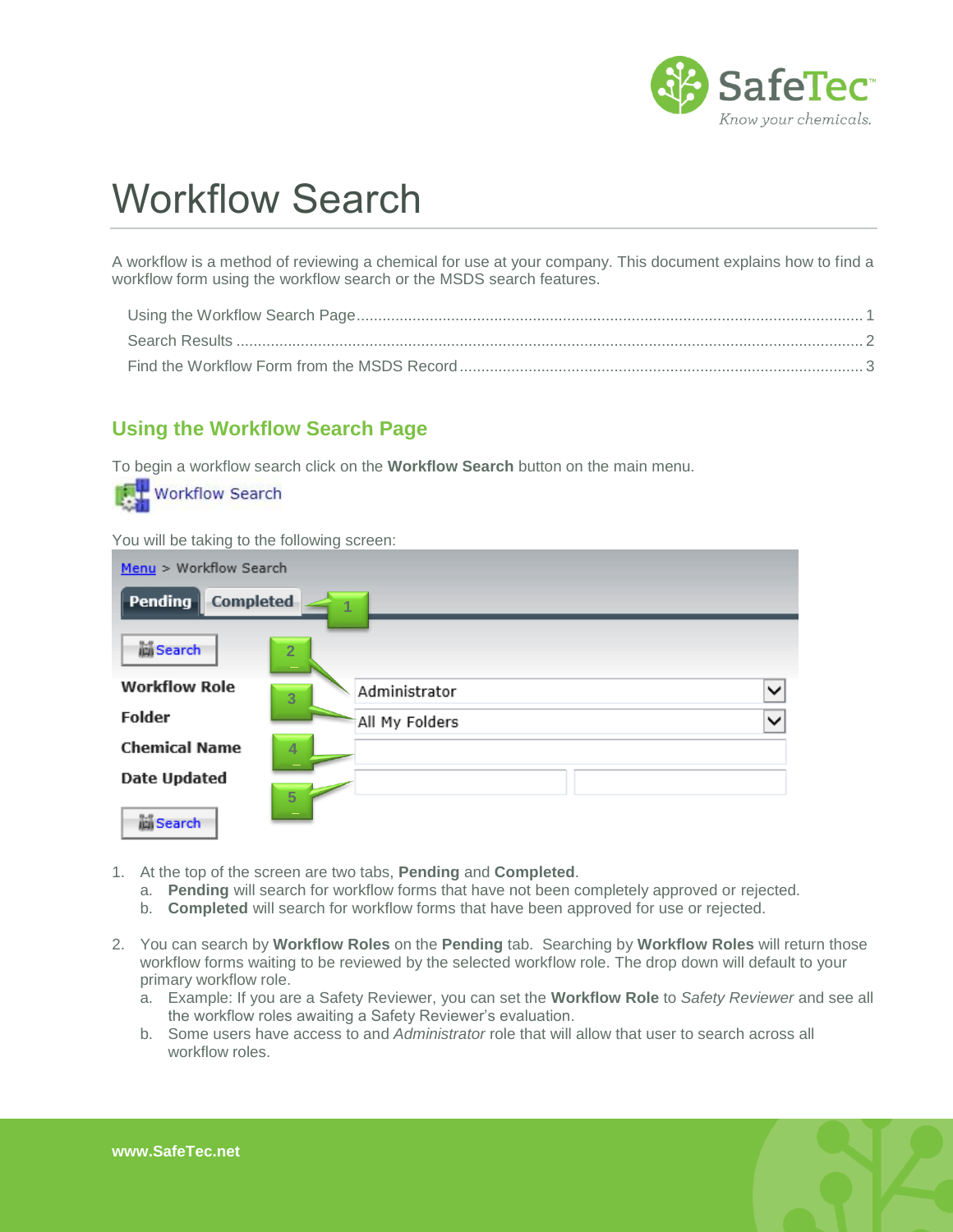

- 3. The **Folder** drop down allows you to search for review states.
	- a. The default setting of *All My Folders* searches for workflow forms awaiting the set **Workflow Role**'s review.
	- b. *All Folders* will display all workflow forms you have access to.
	- *c.* The **Folder** drop down allows you to select a specific reviewer's folder to view. For example if you want to view everything in Safety Review you can select Safety in the folder drop down.
- 4. If you are looking for a specific workflow form that you know has been entered into the system, enter the product name in the **Workflow Form** field**.**
	- a. **NOTE:** You may need to set the **Folder** to *All Folders* in order to find the workflow form you are looking for.
- 5. If you want to search for workflow forms submitted between certain dates, you can enter those dates in the **Date Updated** field.
	- a. **NOTE:** You may need to set the **Folder** to *All Folders* in order to find the workflow form you are looking for.

When you have completed setting up your search parameters, click the **Search** button.

**Search** 

## <span id="page-1-0"></span>**Search Results**

The following picture shows an example of a workflow form search results.

| <b>Workflow Form 4 1</b>                      |                          |   |                   | Date Undated |
|-----------------------------------------------|--------------------------|---|-------------------|--------------|
| <b>Citrus Lotion Hand Cleaner with Pumice</b> | $\overline{\phantom{a}}$ | L | Administrator     | 2/5/2014     |
| <b>Citrus Lotion Hand Cleaner with Pumice</b> |                          |   | Technical/Ouality | 2/5/2014     |

- 1. The **Workflow Form** shows the name of the workflow form that has been submitted. You can click on any chemical listed in the **Workflow Form** to open the workflow to read the workflow or to assess and approve or reject the chemical.
- 2. The **Folder** shows what **Workflow Role** the workflow form is awaiting review from.
- 3. The **Date Updated** shows the day the workflow form was last updated by a user.

Clicking on any of the Headers **Workflow Form, Folder,** or **Date Updated** will change the order in which the results are displayed.